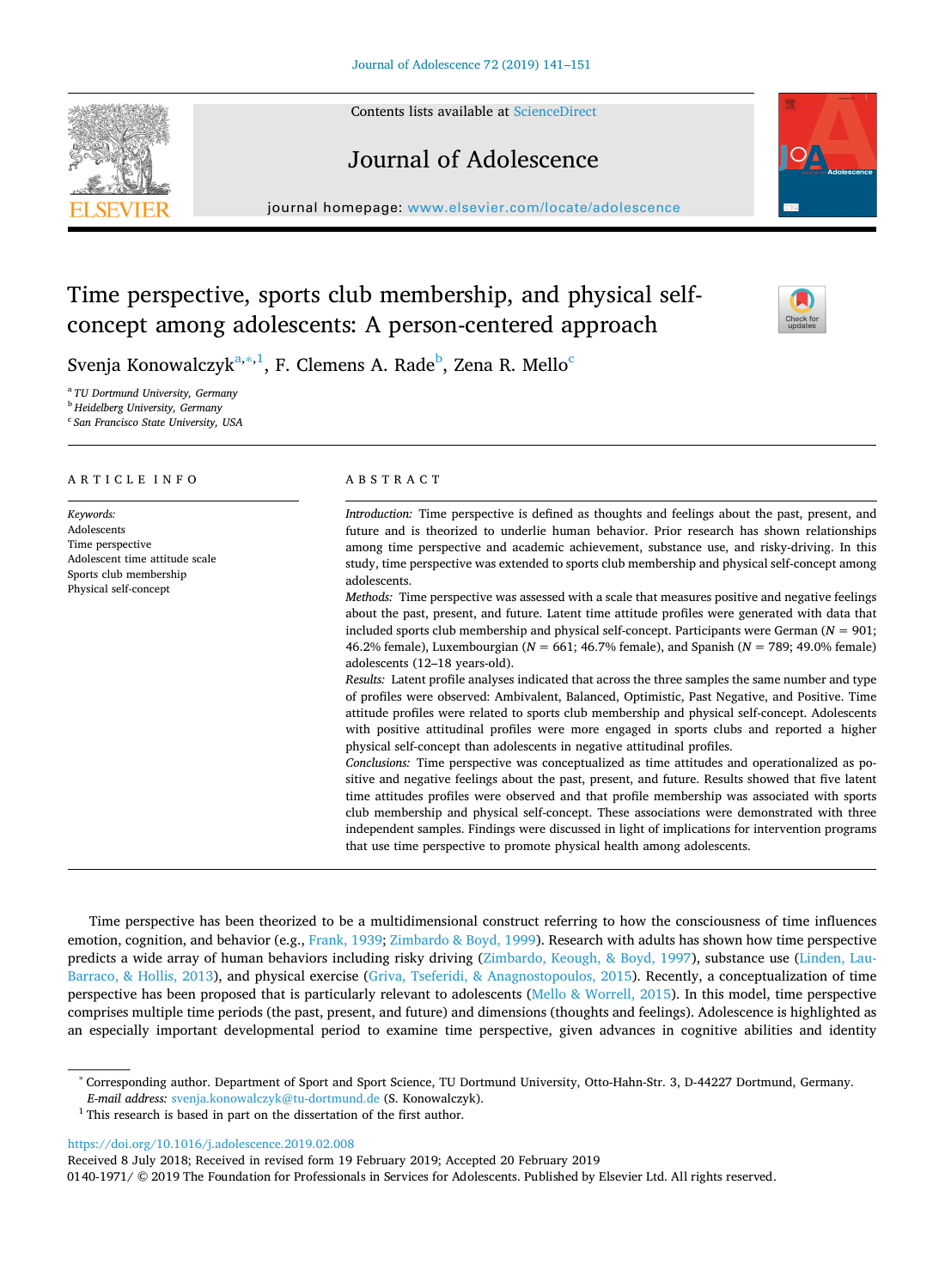# formation at this age [\(Erikson, 1966;](#page-9-4) [Pinquart & Silbereisen, 2000\)](#page-10-2).

Studies using [Mello and Worrell's \(2015\)](#page-9-3) model of time perspective with adolescents have shown how time perspective is associated with numerous developmental outcomes, including academic achievement ([Andretta, Worrell, & Mello, 2014](#page-8-0); [Mello &](#page-9-5) [Worrell, 2006\)](#page-9-5), psychological well-being [\(Andretta et al., 2014](#page-8-0); [Mello, Finan, & Worrell, 2013\)](#page-9-6), and risky behaviors ([Mello, Oladipo,](#page-9-7) [Paoloni, & Worrell, 2018](#page-9-7)). Whereas, other studies have used the model to examine special populations including Olympic athletes [\(Konowalczyk, 2017](#page-9-8)) and adolescents who run away from home [\(Mello, Walker, et al., 2018\)](#page-9-9). Increasingly, person-centered analytic approaches (e.g., [Magnusson & Bergman, 1990](#page-9-10)) have been employed to address the multi-temporal and multi-dimensional nature of [Mello and Worrell's \(2015\)](#page-9-3) time perspective model. These studies have yielded meaningful findings about the relationships among time perspective and mental health [\(Konowalczyk, McKay, Wells, & Cole, 2018\)](#page-9-11), self-efficacy, and sensation seeking [\(Morgan, Wells,](#page-10-3) [Andretta, & McKay, 2017\)](#page-10-3).

Despite the surge of studies on time perspective and various topics about adolescents, there has been sparse attention to its connections with physical activity. [Gulley \(2013\)](#page-9-12) indicated that negative feelings about the past was inversely associated with attitudes toward physical activity, whereas focusing on the present was positively associated with strenuous exercise. However, research conducted with college students has shown that time perspective was associated with physical exercise among young adults [\(Henson, Carey, Carey, & Maisto, 2006\)](#page-9-13). Importantly, other research with adults has indicated that time perspective can be used to promote physical activity ([Hall & Fong, 2003\)](#page-9-14). Thus, we sought to address the knowledge about the adolescent associations between time perspective and physical activity. Ultimately, this information could be used to inform the development of intervention programs that use time perspective to promote physical health among adolescents.

#### **1. Time perspective**

Time perspective has been broadly defined as individuals' thoughts and feelings about the past, present, and future, and is theorized to influence behaviors ([Mello & Worrell, 2015;](#page-9-3) [Zimbardo & Boyd, 1999\)](#page-10-0). [Zimbardo and Boyd \(1999\)](#page-10-0) argued that an orientation toward time provides a temporal organization to life experiences and proposed that the following five factors captured the construct: *Past Positive*, a favorable view about the past; *Past Negative*, an unpleasant view of the past; *Present Hedonism*, an emphasis toward the present without attention to future consequences; *Present Fatalism*, a despairing view, where circumstances are beyond one's control; and, *Future*, a focus on actions and goals. Numerous studies have employed this model with adult participants and have shown associations with many outcomes including depression, aggression, and conscientiousness (e.g., [McKay, Andretta, Magee, &](#page-9-15) [Worrell, 2014](#page-9-15); [Zimbardo & Boyd, 1999](#page-10-0)).

More recently, [Mello and Worrell \(2015\)](#page-9-3) proposed a conceptual model of time perspective that is specific for adolescents. This model posits that the construct comprises three time periods, including past, present, and future, and multiple dimensions, including *time orientation*, an emphasis toward a particular time period; *time relation*, the relationships among time periods; and *time attitudes*, the positive and negative feelings one has about each time period. In this current study time attitudes were examined, including Past Positive, Past Negative, Present Positive, Present Negative, Future Positive, and Future Negative subscales. Existing studies have shown bivariate associations among time attitudes and indicators of psychological well-being including self-esteem (Past Positive, *r* = 0.36; Past Negative, *r* = −0.41; Present Positive, *r* = 0.46; Present Negative, *r* = −0.45; Future Positive, *r* = 0.41; Future Negative, *r* = −0.46; all *p* ≤ .006) and perceived stress (Past Positive, *r* = −0.27; Past Negative, *r* = 0.33; Present Positive, *r* = −0.45; Present Negative,  $r = 0.56$ ; Future Positive,  $r = -0.30$ ; Future Negative,  $r = 0.23$ ; all  $p \le 0.006$ ; [Andretta et al., 2014](#page-8-0)). Time attitudes have also been shown to differ between adolescents who run away from home from those who do not [\(Mello, Walker, et al., 2018](#page-9-9)). Specifically, runaways had higher past, present, and future negative scores and lower past, present, and future positive scores than their counterparts, even when controlling for academic achievement and maternal education. Notably, research on time perspective builds on studies that have examined future orientation by including multiple time periods (past, present, and future) and dimensions (e.g., orientations and feelings).

## **2. Time perspective profiles**

Person-centered research approaches are particularly valuable for research on time attitudes because the analytic strategy yields a "profile" of adolescents' positive and negative feelings toward the past, present, and future. Person-centered approaches provide unique information about subgroups that supplement traditional variable-based strategies ([Bergman & Trost, 2006;](#page-8-1) [Magnusson &](#page-9-10) [Bergman, 1990;](#page-9-10) [von Eye & Bogat, 2006](#page-9-16)). To date, several studies have generated time attitude profiles [\(Andretta et al., 2014](#page-8-0); [Buhl,](#page-8-2) [2014;](#page-8-2) [Buhl & Lindner, 2009;](#page-9-17) [Konowalczyk, McKay, et al., 2018;](#page-9-11) [Morgan, Wells, Adretta, & McKay, 2017;](#page-10-3) [Wells, Morgan, Worrell,](#page-10-4) [Sumnall, & McKay, 2018\)](#page-10-4). Across these studies, the following profiles have been observed: *Balanced*, neutral feelings about each time period; *Ambivalent*, strong favorable and unfavorable feelings toward the time periods; *Positive*, favorable feelings about each time period, and *Negative* unfavorable feelings about each time. Other profiles have also been reported in some studies. An *Optimistic* profile, defined as favorable feelings about the future and unfavorable feelings about the past and present was identified in some prior studies (e.g., [Andretta et al., 2014;](#page-8-0) [Buhl, 2014;](#page-8-2) [Buhl & Lindner, 2009\)](#page-9-17).

However, a few other profiles have been observed in single studies. [Buhl and Lindner \(2009\)](#page-9-17) indicated a *Past Pessimistic-Future Optimistic* profile, defined as unfavorable feelings about the past, but favorable feelings about the future and a *Tangentially Pessimistic* profile, defined as more unfavorable feelings than favorable feelings about each time period. Further, a *Negative-Future* profile, defined as mostly unfavorable feelings about the time periods, neutral feelings about the past and present, and favorable feelings about the future was identified in other studies [\(Konowalczyk, McKay, et al., 2018;](#page-9-11) [Morgan et al., 2017;](#page-10-3) [Wells et al., 2018\)](#page-10-4). Overall,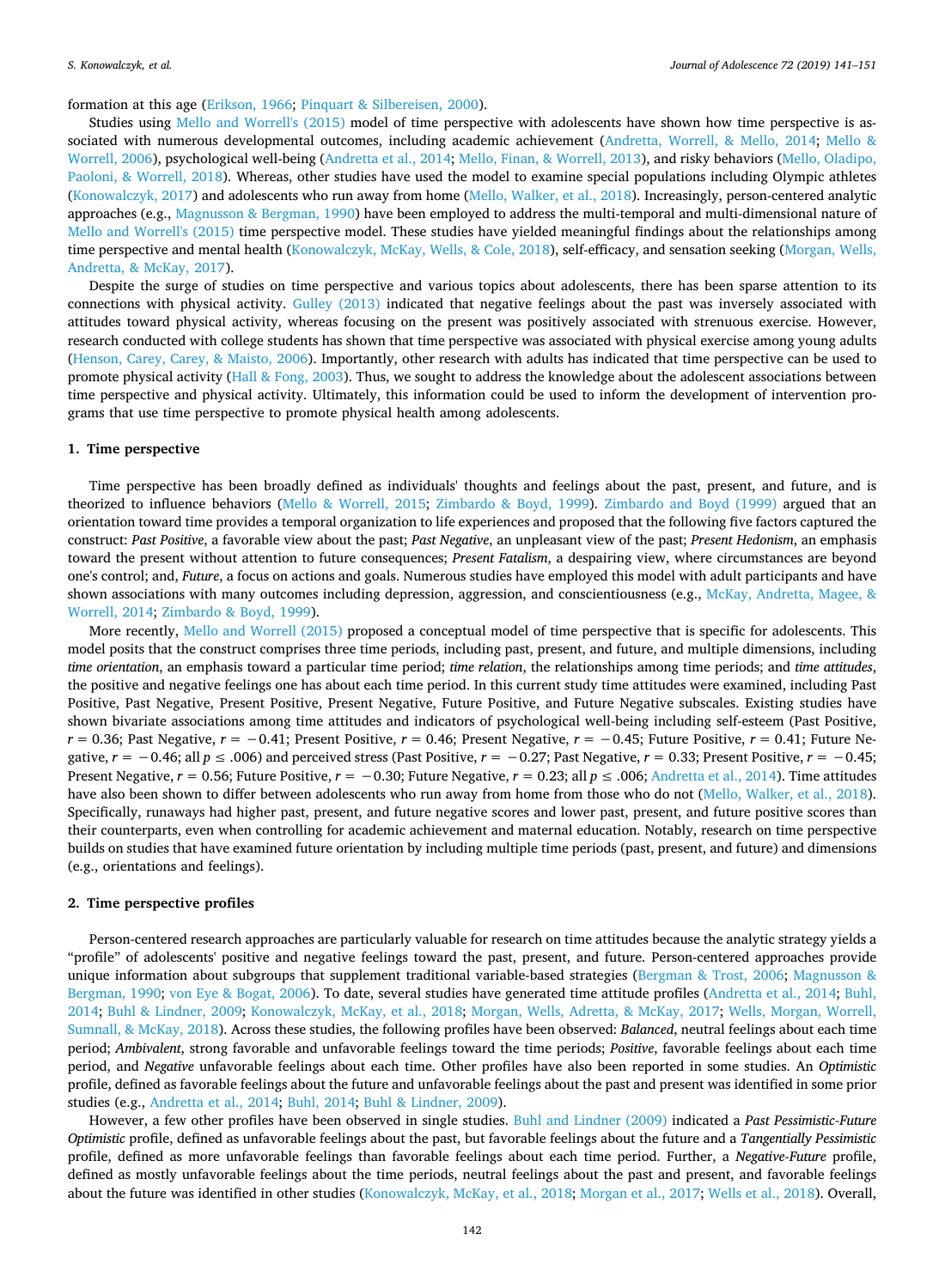there have been several studies that have observed time attitude profiles. Findings have yielded mostly similar types of time attitude profiles. Although these studies have all included adolescent participants, samples of at least 300, and almost equal genders (i.e., 40–60% female), there have been some particular profiles that have emerged with just some research (e.g., [Konowalczyk, McKay,](#page-9-11) [et al., 2018\)](#page-9-11). The current study aims to clarify the literature about the types of adolescent time attitude profiles.

Person-centered approaches have also been used to examine relationships among time attitudes and developmental outcomes. [Morgan et al. \(2017\)](#page-10-3) found that adolescents with positive attitudinal profiles had higher self-efficacy and lower sensation seeking than those with negative attitudinal profiles. Other studies have shown that time attitude profiles have been associated with educational expectations [\(Andretta et al., 2014](#page-8-0); [Buhl & Lindner, 2009](#page-9-17)), life-satisfaction [\(Buhl & Lindner, 2009](#page-9-17)), self-efficacy [\(Buhl &](#page-9-17) [Lindner, 2009](#page-9-17); [Morgan et al., 2017\)](#page-10-3), and perceived stress and self-esteem [\(Andretta et al., 2014\)](#page-8-0). Furthermore, staying in positive attitudinal profiles (i.e., *Positives*) across the school year was associated with less alcohol use and fewer drinking behaviors among adolescents ([Wells et al., 2018\)](#page-10-4).

# *2.1. Sports club membership, physical self-concept, and time perspective*

Sports club membership and physical self-concept are particularly relevant for adolescents, given both the amount of time spent in leisure activities including sports [\(Grgic, Holzmayer, & Züchner, 2013;](#page-9-18) [Leven & Schneekloth, 2015](#page-9-19)) and the salience of body-image for this age group ([Alfermann, 1998](#page-8-3); [Brettschneider & Heim, 1996;](#page-8-4) [Gerlach, 2008;](#page-9-20) [Mrazek & Hartmann, 1989;](#page-10-5) [Tajfel, 1982](#page-10-6)). Therefore, it is relevant to consider that the construct of physical ability includes physical activity, as indicated by sports club membership, as well as one's evaluation of their physical self ([Martins, Marques, Sarmento, & da Costa, 2015\)](#page-9-21).

**Sports club membership.** Sports clubs are important contexts for adolescent development ([Gerlach & Brettschneider, 2013](#page-9-22); [Neuber, 2011](#page-10-7)). Adolescents choose to be sports club members for various reasons. [Macphail, Gorely, and Kirk \(2003\)](#page-9-23) indicated that adolescents reported athletics, competition, friendship, and socializing as sources of motivation for sports club participation. Hence, sports club membership indicates an interest in belonging to a group in a sports context, in addition to actually playing sports. Participation in sports clubs has also been positively associated with physical activity [\(Kokko et al., 2018](#page-9-24)) and sports activities [\(Tietjens, 2009\)](#page-10-8) among adolescents.

**Sports activity and time perspective.** Scholars have posited connections between sports activity and time perspective. [Reinders](#page-10-9) [\(2006\)](#page-10-9) suggested that present-oriented adolescents would especially favor sports activities because they are oriented toward leisure activities that occur in the present time period. In contrast, other scholars have suggested that future-orientated individuals may be more drawn to sports activities due to their investment in a healthy lifestyle [\(Mouratidis & Lens, 2015](#page-10-10); [Zimbardo & Boyd, 2008\)](#page-10-11). [Luszczynska,](#page-9-25) [Gibbons, Piko, and Tekozel \(2004\)](#page-9-25) indicated that future orientation was a significant predictor of health-promoting behaviors, including physical activity. [Neuber \(2007\)](#page-10-12) examined informal sports activities without any supervision (e.g., jogging), sports activities in school, and sports activities in clubs that were assisted by a trainer. Results showed that informal sports activities were positively associated with both present and future orientation, sports activities in school were not related to either time period, and sports activities in clubs were more related to a future than a present orientation. Lastly, [Gulley \(2013\)](#page-9-12) indicated a greater intention to participate in physical activity for adolescents with a future time perspective compared to those with a negative attitude toward the past.

Research that has examined future time constructs has also shown relationships with sports activities and related topics. Specifically, a life-long favorable attitude toward physical activity, motivation, and a range of future health benefits (e.g., general and mental health) was positively associated with physical activity in a review of studies with adolescents ([Martins et al., 2015](#page-9-21)). Further, [Mello and Worrell \(2008\)](#page-9-26) showed a positive association between perceived life chances, a future-oriented concept, and extracurricular activities, which included athletics. Participants in this study were adolescents from Trinidad and Tobago.

Studies with adult samples have also indicated that negative feelings about the present or future are inversely associated with physical activity. [Henson et al. \(2006\)](#page-9-13) showed that present fatalism, defined as negative feelings about the present, was negatively associated with health behaviors including physical exercise. [Krumer, Shavit, and Rosenboim \(2011\)](#page-9-27) compared the temporal preferences between Israeli professional-athletes and non-athletes. Results showed that professional-athletes were more likely to concentrate on the present to the account of the future as a consequence of their win-orientation. Further, [Shores and Scott \(2007\)](#page-10-13) used cluster analyses to show that participants who were either focused on the future or had a positive view on the past reported the healthiest behaviors, including physical fitness, compared to participants with a negative view on the past or a fatalistic view on the present, who reported the unhealthiest behaviors. Additionally, [Guthrie, Lessl, Ochi, and Ward \(2013\)](#page-9-28) showed that participants who were oriented toward the future reported more frequent exercise habits than participants with a negative view on the present, defined as fatalism or hedonism.

**Physical self-concept and time perspective.** Although research has yet to examine relationships with time perspective and physical self-concept, specifically, studies have been conducted with general self-concept and time perspective. In particular, [Buhl](#page-9-17) [and Lindner \(2009\)](#page-9-17) showed that adolescents in an optimistic profile, defined as participants with favorable feelings toward the past, present, and future, reported the highest perceived self-efficacy. Whereas, adolescents in the pessimistic profile, defined as participants with unfavorable feelings, reported lowest self-efficacy. [Reinders \(2006\)](#page-10-9) showed that adolescents who were future-oriented also had a higher self-esteem compared to adolescents who were not as oriented toward the future.

# *2.2. Adolescence*

Developmentally, this is a particularly salient period to examine the topics in the current investigation. Specifically, time perspective becomes especially salient in adolescence ([Mello & Worrell, 2015](#page-9-3); [Reinders, 2006](#page-10-9)). Individuals at this age are actively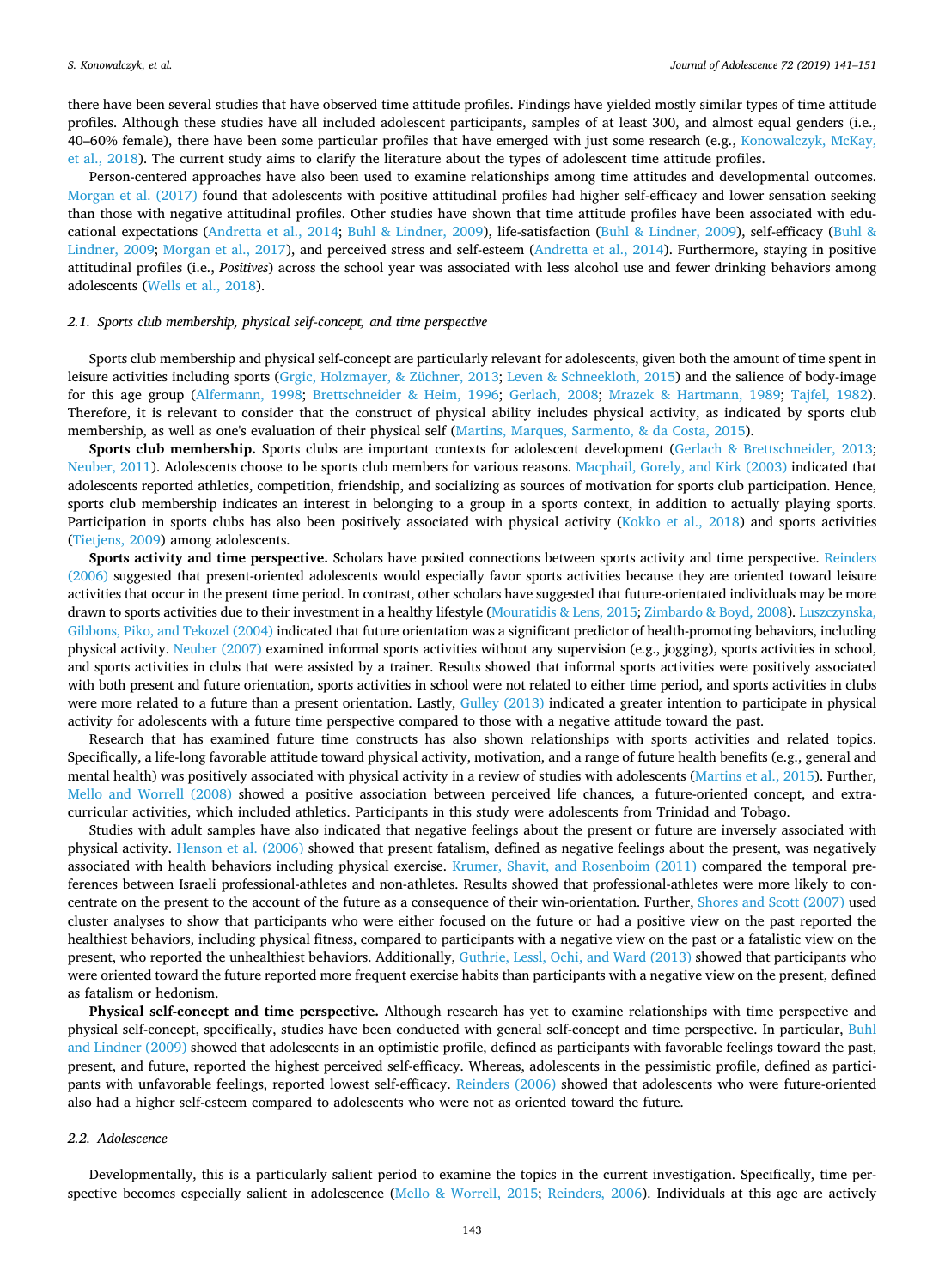forming an identity, a process that involves the integration of past, present, and future selves [\(Erikson, 1966;](#page-9-4) [Pinquart & Silbereisen,](#page-10-2) [2000\)](#page-10-2). Developmentally, young children describe themselves primarily in the present, hence why adolescence is a better stage to study identity, and, in turn, time perspective ([Secord & Peevers, 1974](#page-10-14)). Further, physical activity is a relevant issue for studies with adolescents, given the importance of leisure time for individuals in this period of the life-span (e.g. [Heim, 2011;](#page-9-29) [Neuber, 2011](#page-10-7)).

#### *2.3. The present study*

In sum, previous research has shown some varying results for the types of time attitude profiles among adolescents. Further, studies on time attitudes and physical activities have mostly included studies with an emphasis toward the present and future time periods. To clarify the literature, the present study had two aims. First, it sought to clarify the discrepant findings regarding the number and type of profiles that have been reported with time attitudes (e.g., [Andretta et al., 2014](#page-8-0); [Buhl, 2014\)](#page-8-2). Once profiles were identified, the second aim was to examine associations between the time attitude profiles with sports club membership and physical self-concept. Based on extant research (e.g., [Andretta et al., 2014](#page-8-0); [Gulley, 2013](#page-9-12); [Hall & Fong, 2003](#page-9-14); [Morgan et al., 2017](#page-10-3)), participants classified in positive attitudinal profiles were expected to be more likely to be sports club members and to have a higher physical selfconcept than their counterparts in more negative attitudinal profiles.

# **3. Method**

#### *3.1. Participants and procedures*

Participants included three convenience samples from Baden-Wuerttemberg (Germany, Sample 1), Luxembourg (Luxembourg, Sample 2), and Galicia (Spain, Sample 3). Sample 1 consisted of 901 adolescents ( $M_{\text{age}} = 14.65$ ,  $SD = 1.60$ ) and was 46.2% female  $(n = 416)$ . The majority of the sample was born in Germany  $(n = 819, 91.9\%)$ . Sample 2 consisted of 661 adolescents  $(M<sub>ave</sub> = 14.40)$ ,  $SD = 1.79$ ) and was 46.7% female ( $n = 307$ , missing = 4). The majority of the sample was born in Luxembourg ( $n = 588$ , 89.0%). Sample 3 consisted of 789 adolescents ( $M_{\text{age}} = 14.79$ ,  $SD = 1.53$ ) and was 49.0% female ( $n = 386$ , missing = 2). The majority of the sample was born in Spain (*n* = 678, 86.8%).

The same procedures were used across the samples. Specifically, secondary schools were contacted via email requesting participation. Secondary schools are equivalent to high schools in the United States. A total of seven German, three Luxembourgian, and nine Spanish schools agreed to participate. Parents were given passive consent forms (i.e., the lack of response/submission meant consent) and adolescents were provided assent forms to complete upon their interest. A description of the study was provided that included the study topics, the voluntary nature of participation, and that the data would be collected anonymously. Surveys were administered by trained research assistants and completed in the classrooms. The survey took about 20 min to complete. Incentives were not provided. The study procedures conformed to the policies required for good scientific practice at Heidelberg University in Germany.

### *3.2. Measures*

Measures were administered in German for participants in Germany and Luxembourg and in Spanish for participants in Spain. **Time attitudes.** Time attitudes were measured with the Adolescent Time Attitude Scale (ATAS-Short) which is a component of the Adolescent and Adult Time Inventory ([Mello & Worrell, 2007\)](#page-9-30). The ATAS-short comprises six four-item subscales: Past Positive (e.g., "I have very happy memories of my childhood"), Past Negative (e.g., "My past is a time in my life that I would like to forget"), Present Positive (e.g., "I am happy with my current life"), Present Negative (e.g., "I am not satisfied with my life right now"), Future Positive (e.g., "I look forward to my future"), and Future Negative (e.g., "I doubt I will make something of myself"). In Samples 1 and 2, a German version of the ATAS-Short [\(Mello, Worrell, & Buhl, 2008](#page-9-31)) was used, whereas a Spanish version of the ATAS-Short [\(Mello,](#page-9-32) [Worrell, Anguiano, & Mendoza-Denton, 2010](#page-9-32)) was used in Sample 3. Prior studies have shown that both scales yield reliable and structurally valid scores among adolescent samples [\(Buhl & Lindner, 2009;](#page-9-17) [Konowalczyk, Mello, Röske, Buhl, Heim, & Worrell,](#page-9-33) [2018\)](#page-9-33).

[Table 1](#page-4-0) displays all descriptive statistics and internal consistency estimates for the ATAS in each sample. A 5-point Likert-type scale was used with verbal anchors ranging from 1 (*strongly disagree*) to 5 (*strongly agree*). The means ranged from 1.66 on a negative scale to 4.21 on a positive scale with standard deviations from 0.67 to 0.96. All subscales but one (0.61 at Present Negative in Sample 2) achieved a Cronbach's Alpha > .7 which indicated strong reliability [\(Nunnally & Bernstein, 1994\)](#page-10-15). Prior studies have shown measurement invariance for the ATAS across age, gender, and socioeconomic status ([Konowalczyk, 2017](#page-9-8)).

Given that this study was the first to use the ATAS-German with Luxembourgian adolescents, psychometric analyses were completed. Confirmatory factor analyses (CFA) showed good model fit. The  $\chi^2$ -Test gave a significant result with a value of 627.387. This metric may be standardized by dividing the score with the degrees of freedom. According to [Wheaton, Muthén, Alwin, and](#page-10-16) [Summers \(1977\)](#page-10-16), a value < 5 indicates good model fit, but a value of 2.65 was observed in this sample. Good model fit was also indicated by the Root Mean Square Error of Approximation (RMSEA = 0.50) based on [Browne and Cudeck \(1993\)](#page-8-5) and RMSEA confidence intervals from 0.05 to 0.06 ([Hooper, Coughlan, & Michael, 2008](#page-9-34)). The Standardized Root Mean Square Residual (SRMR = 0.04) with a value lower than 0.1 indicated a good fit of the theorized six-factor model. With values greater than 0.9, the Comparative Fit-Index (CFI = 0.94; [Amelang, Bartussek, Stemmler, & Hagemann, 2006](#page-8-6)) as well as the Non-normed Fit Index (NNFI =  $0.94$ ; [Bentler & Bonett, 1980](#page-8-7)) also indicated a good fitting model.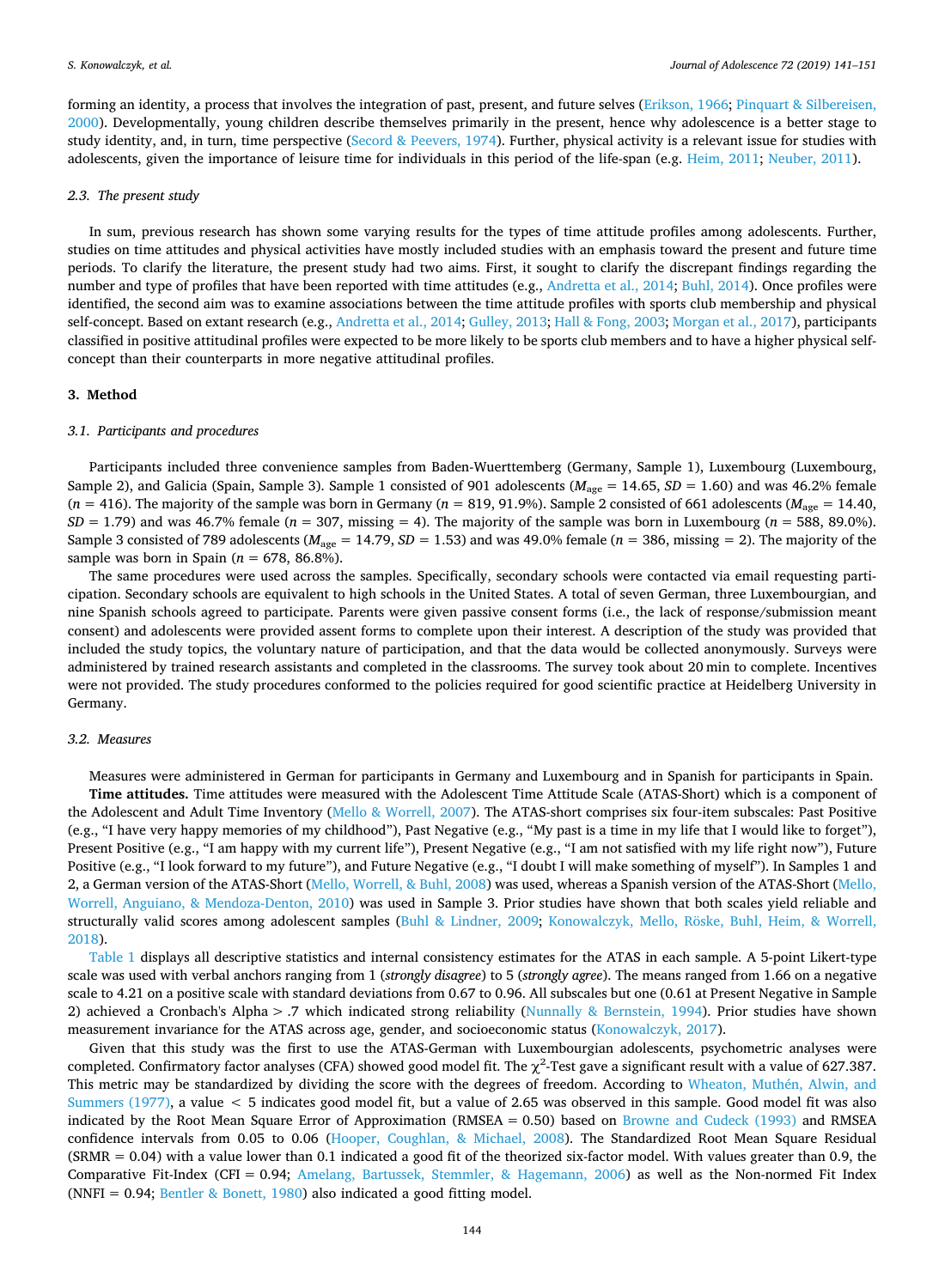#### <span id="page-4-0"></span>**Table 1**

Descriptive statistics and internal consistency estimates for the time attitude scores in German, Spanish, and Luxembourgian adolescents for the sixfactor-model.

| Subscale                                | $\boldsymbol{M}$ | SD  | <b>Skewness</b> | Kurtosis | $\alpha$ | 95% CI $(\alpha)$ | $\omega$ |
|-----------------------------------------|------------------|-----|-----------------|----------|----------|-------------------|----------|
| German Adolescents ( $N = 901$ )        |                  |     |                 |          |          |                   |          |
| Past Positive                           | 3.91             | .90 | $-77$           | .03      | .88      | $.87 - .89$       | .91      |
| Past Negative                           | 2.15             | .96 | .87             | .49      | .78      | $.76 - .81$       | .78      |
| <b>Present Positive</b>                 | 3.86             | .84 | $-76$           | .45      | .88      | $.87 - .90$       | .93      |
| Present Negative                        | 2.43             | .89 | .48             | $-13$    | .75      | $.73 - .78$       | .81      |
| <b>Future Positive</b>                  | 3.95             | .82 | $-66$           | $-.08$   | .87      | $.85 - .88$       | .91      |
| <b>Future Negative</b>                  | 1.74             | .77 | 1.23            | 1.57     | .76      | $.73 - .78$       | .87      |
| Luxembourgian Adolescents ( $N = 661$ ) |                  |     |                 |          |          |                   |          |
| Past Positive                           | 4.07             | .81 | $-1.10$         | 1.37     | .86      | $.84 - .88$       | .91      |
| Past Negative                           | 2.08             | .87 | .77             | .49      | .71      | $.67 - .75$       | .75      |
| <b>Present Positive</b>                 | 4.21             | .68 | $-97$           | 1.00     | .82      | $.81 - .85$       | .91      |
| Present Negative                        | 2.31             | .78 | .30             | $-.39$   | .61      | $.56 - .66$       | .75      |
| <b>Future Positive</b>                  | 4.17             | .73 | $-89$           | .67      | .86      | $.83 - .87$       | .92      |
| <b>Future Negative</b>                  | 1.66             | .67 | 1.04            | .74      | .71      | $.67 - .75$       | .88      |
| Spanish Adolescents ( $N = 789$ )       |                  |     |                 |          |          |                   |          |
| Past Positive                           | 3.99             | .80 | $-96$           | 1.10     | .87      | $.85 - .88$       | .91      |
| Past Negative                           | 1.87             | .87 | 1.07            | .81      | .83      | $.81 - .85$       | .86      |
| <b>Present Positive</b>                 | 3.99             | .72 | $-67$           | .32      | .84      | $.82 - .86$       | .92      |
| Present Negative                        | 2.35             | .80 | .36             | $-.15$   | .75      | $.72 - .78$       | .84      |
| <b>Future Positive</b>                  | 3.88             | .73 | $-35$           | $-.03$   | .82      | $.80 - .84$       | .89      |
| <b>Future Negative</b>                  | 1.69             | .73 | 1.19            | 1.26     | .85      | $.83 - .86$       | .92      |

*Note.* CI = confidence interval. The omega values were based on the coefficients from the six-factor model.

**Sports club membership.** Sports activity was assessed by ascertaining sports club membership. Sports club membership was a dichotomous variable that indicated the participant was or was not a member of a sports club. Sports clubs were defined as nongovernmental and non-profit organizations that offer various sports, including gymnastics, swimming, and fitness [\(Breuer, Feiler,](#page-8-8) [Llopis-Goig, & Elmose-Østerlund, 2017\)](#page-8-8). Sample 1 included 549 (62.0%), Sample 2 included 498 (76.7%), and Sample 3 included 395 (50.5%) adolescents who were members of a sports club.

**Physical self-concept.** Self-concept was assessed with a modified version of the Self-Description Questionnaire II (SDQ II; [Marsh,](#page-9-35) [1992\)](#page-9-35). The questionnaire was adapted to measure self-concept about physical ability and physical appearance in two four-item subscales. Physical ability self-concept included items, such as "I have a lot of energy in sports" (Sample 1: *M* = 2.18, *SD* = 0.79,  $\alpha = 0.85$ ; Sample 2:  $M = 2.01$ ,  $SD = 0.71$ ,  $\alpha = 0.82$ ; Sample 3:  $M = 1.95$ ,  $SD = 0.64$ ,  $\alpha = 0.82$ ). Physical appearance self-concept included items, such as "I like my body the way it is" (Sample 1:  $M = 2.35$ ,  $SD = 0.76$ ,  $α = 0.83$ ; Sample 2:  $M = 2.33$ ,  $SD = 0.76$ ,  $\alpha = 0.86$ ; Sample 3:  $M = 2.33$ ,  $SD = 0.65$ ,  $\alpha = 0.73$ ). The response option ranged from 1 (full disagreement) to 4 (*strong agreement*).

#### **4. Results**

#### *4.1. Latent time perspective profiles*

The first aim of the study was to analyze the number and type of profiles across three independent samples to clarify discrepant findings in prior research. Time attitude profiles were examined using latent profile analyses (LPA) with Mplus version 8. Profile solutions with two to six profiles were compared for model fit based on recommended guidelines [\(Collins & Lanza, 2010;](#page-9-36) [Geiser,](#page-9-37) [2011;](#page-9-37) [Nylund, Asparouhov, & Muthén, 2007\)](#page-10-17). [Table 2](#page-5-0) shows the values for the LPA analyses. Akaike Information Criterion (AIC), Bayesian Information Criterion (BIC), adjusted BIC (aBIC), and Integrated Likelihood Criterion with Bayesian-Type Approximation (ICL-BIC) indicated the best fit for the model with six profiles in each sample. However, Lo-Mendell-Rubin Likelihood Ratio Test (LMR) and Bootstrapped Likelihood Ratio Test (BLRT) showed contrary results. [Nylund et al. \(2007\)](#page-10-17) and [Geiser \(2011\)](#page-9-37) state that, in addition to the fit indices, the interpretability and practical consideration of the profile solution should be taken into account. Therefore, the five-profile solution was selected not only because of the theoretical background but also because the sixth profile was too small in sample size.

[Table 3](#page-5-1) shows the number of adolescents per profile, as well as means for the profiles. The profiles are shown in [Fig. 1](#page-6-0) and were named with terms that are similar to prior studies (e.g. [Buhl, 2014\)](#page-8-2): Ambivalent, Balanced, Optimistic, Past Negative, and Positive. Ambivalent (5.7–9.5%) was characterized by both very high scores on the positive scales and high scores on the negative scales. Balanced (35.6–40.7%) had scores near the average rating on both positive and negative subscales. Optimistic (8.5–12.3%) had a very high positive attitude about the future, a negative attitude toward the past, and a positive attitude toward the present. Past Negative (2.7–5.7%) was signified by higher scores on the negative subscales than on the positive ones, especially for the past. Positives (34.2–42.1%) had high positive scores and low negative scores across the subscales.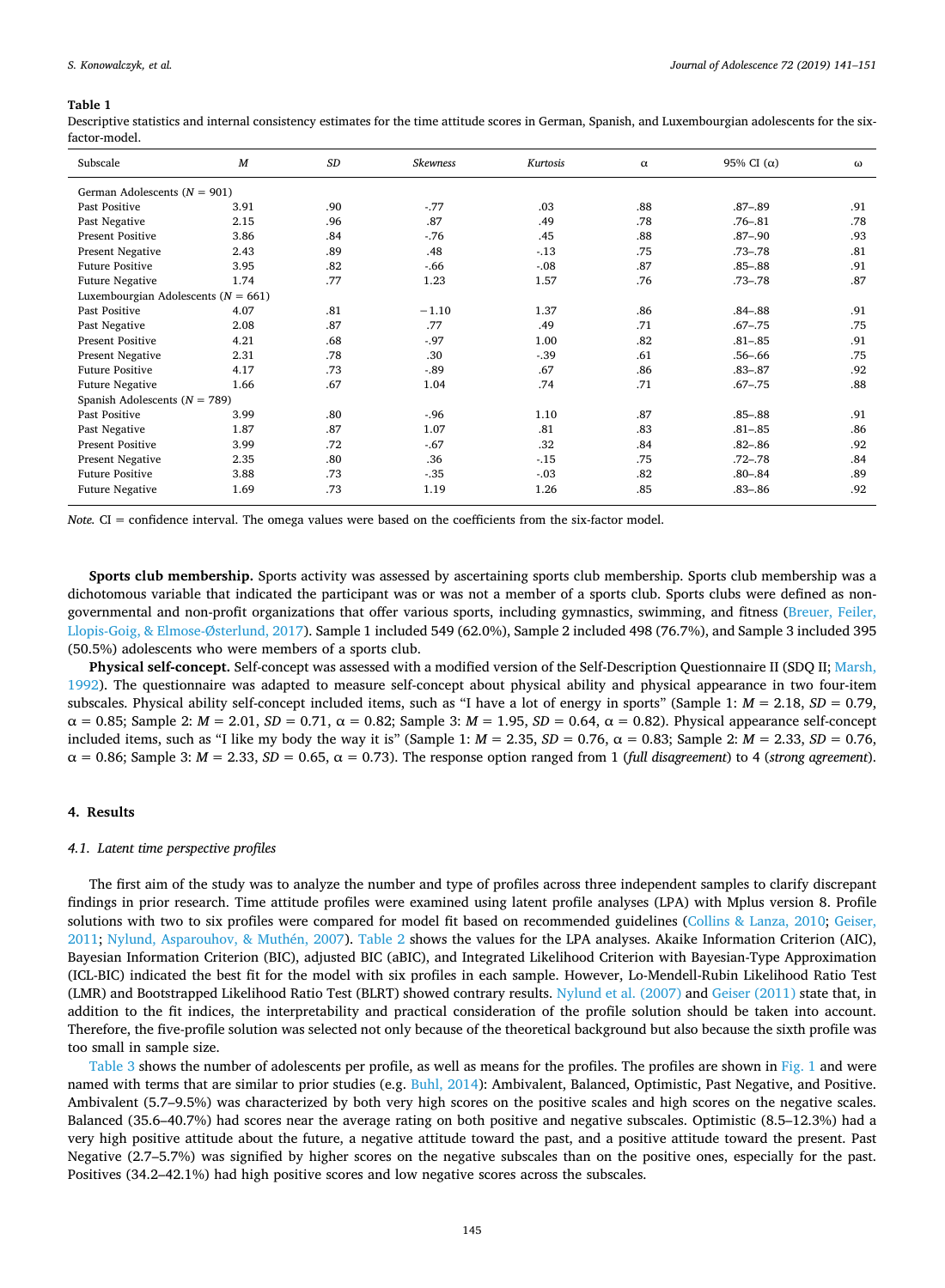<span id="page-5-0"></span>Selected fit indices for competing latent profile models.

| Model (df)      | AIC       | <b>BIC</b> | aBIC      | ICL-BIC   | aLMR <i>p</i> | BLRT p  |
|-----------------|-----------|------------|-----------|-----------|---------------|---------|
| Sample 1        |           |            |           |           |               |         |
| 4 Profiles (33) | 11654.007 | 11812.523  | 11707.720 | 11687.158 | 0.01          | < .001  |
| 5 Profiles (40) | 11484.817 | 11676.957  | 11549.923 | 11524.635 | 0.26          | < 0.001 |
| 6 Profiles (47) | 11376.508 | 11602.273  | 11453.009 | 11423.050 | 0.52          | < .001  |
| Sample 2        |           |            |           |           |               |         |
| 4 Profiles (33) | 7801.493  | 7949.787   | 7845.011  | 7832.720  | 0.03          | < .001  |
| 5 Profiles (40) | 7709.429  | 7889.179   | 7762.179  | 7746.991  | 0.34          | < 0.001 |
| 6 Profiles (47) | 7618.607  | 7829.813   | 7680.578  | 7662.455  | 0.09          | < .001  |
| Sample 3        |           |            |           |           |               |         |
| 4 Profiles (33) | 9502.645  | 9656.780   | 9551.988  | 9531.363  | 0.01          | < 0.001 |
| 5 Profiles (40) | 9354.709  | 9541.539   | 9414.519  | 9389.194  | 0.26          | < 0.001 |
| 6 Profiles (47) | 9273.889  | 9493.415   | 9344.166  | 9314.111  | 0.52          | < .001  |
|                 |           |            |           |           |               |         |

*Note.* AIC = Akaike Information Criterion; BIC = Bayesian Information Criterion; aBIC = Sample Size Adjusted BIC; df = Number of free parameters; ICL-BIC = Integrated Likelihood Criterion with Bayesian Type Approximation; aLMR *p* = *p* value from the Adjusted Lo-Mendell-Rubin Test; BLRT  $p = p$  value from the Bootstrapped Likelihood Ratio Test.

#### <span id="page-5-1"></span>**Table 3**

Frequencies, average latent class probabilities and means for the classes derived from latent profile analyses (Maximum Likelihood) for samples 1, 2, and 3.

| Profile       | n(%)       | <b>ATAS Means</b> |               |                     |                     |                    |                    |
|---------------|------------|-------------------|---------------|---------------------|---------------------|--------------------|--------------------|
|               |            | Past Positive     | Past Negative | Present<br>Positive | Present<br>Negative | Future<br>Positive | Future<br>Negative |
| Sample 1      |            |                   |               |                     |                     |                    |                    |
| Ambivalent    | 79 (8.8)   | 3.75              | 2.40          | 2.72                | 3.53                | 2.89               | 2.87               |
| Balanced      | 351 (39.0) | 4.02              | 2.04          | 3.71                | 2.64                | 3.84               | 1.80               |
| Optimistic    | 111 (12.3) | 2.70              | 3.31          | 4.00                | 2.33                | 4.37               | 1.50               |
| Past Negative | 52(5.8)    | 2.19              | 4.20          | 2.45                | 3.64                | 2.94               | 3.14               |
| Positive      | 308 (34.2) | 4.54              | 1.46          | 4.50                | 1.76                | 4.35               | 1.24               |
| Sample 2      |            |                   |               |                     |                     |                    |                    |
| Ambivalent    | 38(5.7)    | 3.79              | 2.44          | 2.68                | 3.51                | 3.25               | 2.32               |
| Balanced      | 269 (40.7) | 4.06              | 2.09          | 4.00                | 2.53                | 3.97               | 1.83               |
| Optimistic    | 56(8.5)    | 2.77              | 3.40          | 4.29                | 2.58                | 4.33               | 1.75               |
| Past Negative | 27(4.1)    | 2.40              | 3.69          | 3.20                | 3.43                | 3.15               | 2.87               |
| Positive      | 271 (41.0) | 4.56              | 1.57          | 4.71                | 1.76                | 4.57               | 1.23               |
| Sample 3      |            |                   |               |                     |                     |                    |                    |
| Ambivalent    | 75 (9.5)   | 3.50              | 2.82          | 3.40                | 3.24                | 3.18               | 3.10               |
| Balanced      | 281 (35.6) | 3.99              | 1.78          | 3.68                | 2.66                | 3.62               | 1.86               |
| Optimistic    | 80 (10.1)  | 2.98              | 3.04          | 3.89                | 2.45                | 4.25               | 1.48               |
| Past Negative | 21(2.7)    | 1.74              | 4.16          | 2.86                | 3.23                | 3.31               | 2.41               |
| Positive      | 332 (42.1) | 4.50              | 1.29          | 4.47                | 1.80                | 4.20               | 1.23               |

*Note.* ATAS = Adolescent Time Attitude Scale [\(Mello & Worrell, 2007\)](#page-9-30).

## *4.2. Time attitude profiles, sports club membership, and physical self-concept*

The second aim of the study was to examine the relationship between time attitude profiles, sports club membership, and physical self-concept. The five latent profiles were treated as independent variables for these analyses. To compute the differences regarding the sports club membership, a  $\chi^2$ -test was used. Effect size was interpreted with  $w = 0.10$  as small,  $w = 0.30$  as medium, and *w* = 0.50 as large [\(Cohen, 1988\)](#page-9-38). Analyses of variances was used to examine associations between self-concept and the five profiles. Drawing from [Cohen \(1988\)](#page-9-38),  $\eta^2 = 0.0099$  was considered a small,  $\eta^2 = 0.0588$  a medium, and  $\eta^2 = 0.1379$  a large effect. Descriptive statistics for each of the profiles can be drawn from [Table 4](#page-7-0).

Time attitude profiles were associated with sports club membership. [Table 4](#page-7-0) shows that adolescents in the Positive profile were more often members of a sports club than the other profiles in Sample 1 ( $p \le 0.001$ ,  $w = 0.15$ ), Sample 2 ( $p \le 0.05$ ,  $w = 0.13$ ), and Sample 3 ( $p \le 0.001$ ,  $w = 0.17$ ). However, effect sizes were generally small.

Time attitude profiles were associated with both physical ability and physical appearance self-concept, as indicated in [Table 4.](#page-7-0) In all samples (Sample 1:  $p \le 0.01$ ,  $\eta^2 = 0.04$ ; Sample 2:  $p \le 0.01$ ,  $\eta^2 = 0.07$ ; Sample 3:  $p \le 0.01$ ,  $\eta^2 = 0.02$ ), adolescents in the Positive profile had the highest physical ability self-concept, followed by adolescents in the Optimistic and Balanced profiles. The Ambivalent profiles reported the lowest physical self-confidence. The differences between the profiles were small in effect size in Sample 1 and Sample 3 and medium in effect size for Sample 2. Regarding physical appearance self-concept, adolescents in the Positive profiles had the highest self-concept, followed by Balanced, Optimistic (Optimistic, Balanced in the Luxembourgian sample), and Ambivalent.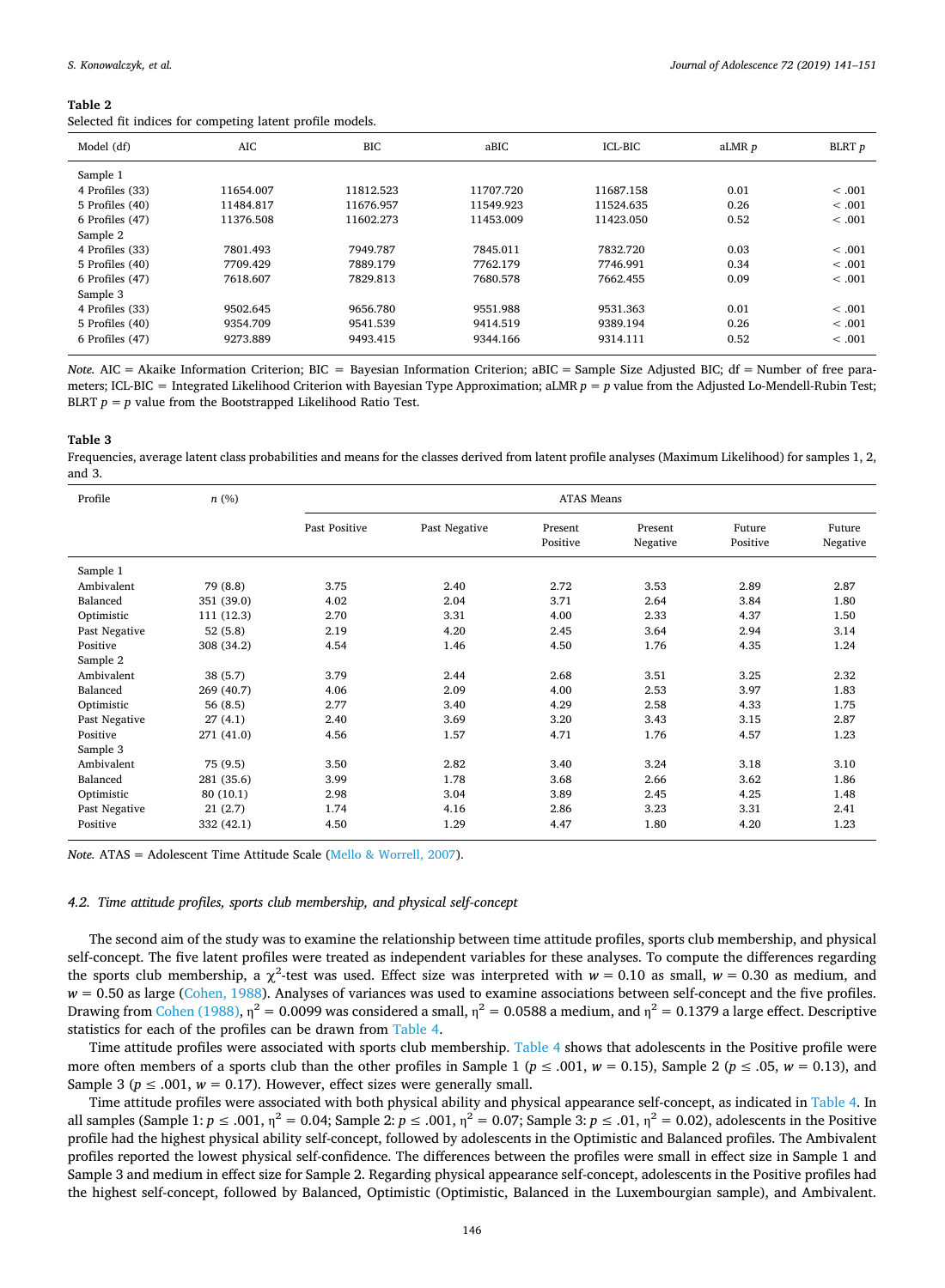<span id="page-6-0"></span>

**Fig. 1.** Latent time attitude profiles derived from latent profile analysis (Maximum Likelihood).

Finally, adolescents in Past Negative profiles reported the lowest physical appearance self-concept (Sample 1:  $p \le 0.001$ ,  $n^2 = 0.114$ ; Sample 2:  $p \le 0.001$ ,  $n^2 = 0.114$ ; Sample 3:  $p \le 0.001$ ,  $n^2 = 0.09$ ). Effect sizes were medium.

# **5. Discussion**

This study aimed to make several contributions to the growing literature on time perspective in adolescence ([Andretta et al.,](#page-8-0) [2014;](#page-8-0) [McKay et al., 2014](#page-9-15); [Mello & Worrell, 2015\)](#page-9-3). First, latent profiles of time attitudes were generated with three independent samples to clarify the mixed findings in the literature. Second, we sought to extend research on time perspective to topics with implications for adolescent physical health. Specifically, the relationships between time attitude profiles and sports club membership and physical self-concept were investigated. This goal was intended to provide information about the connection between time attitudes and sports activities so that this knowledge could be used to better understand and ultimately promote adolescent health.

# *5.1. Time attitude profiles*

Latent time attitude profiles were generated using a person-centered approach (e.g., [Bergman, Magnusson, & El-Khouri, 2003](#page-8-9)). This strategy is particularly well-suited for multidimensional constructs, such as time attitudes. Time attitudes include positive and negative feelings toward the past, present, and future. The approach identifies subgroups of adolescents with similar time attitudes. Latent profile analyses indicated five profiles: Ambivalent, Balanced, Optimistic, Past Negative, and Positive. Importantly, these profiles emerged across three independent samples. The number and type of time attitude profile was mostly consistent with prior research [\(Andretta et al., 2014](#page-8-0); [Buhl, 2014](#page-8-2)). The exception was that in this study, we observed a Past Negative profile, whereas in prior studies a Negative profile was observed (e.g., [Konowalczyk, McKay, et al., 2018](#page-9-11); [Morgan et al., 2017;](#page-10-3) [Wells et al., 2018](#page-10-4)). One reason might be that different analytical approaches were employed which can manifest in different specifications of covariance matrices. Other reasons might be different interpretations of profile solutions (cf., [Nylund et al., 2007\)](#page-10-17). Overall, this study showed a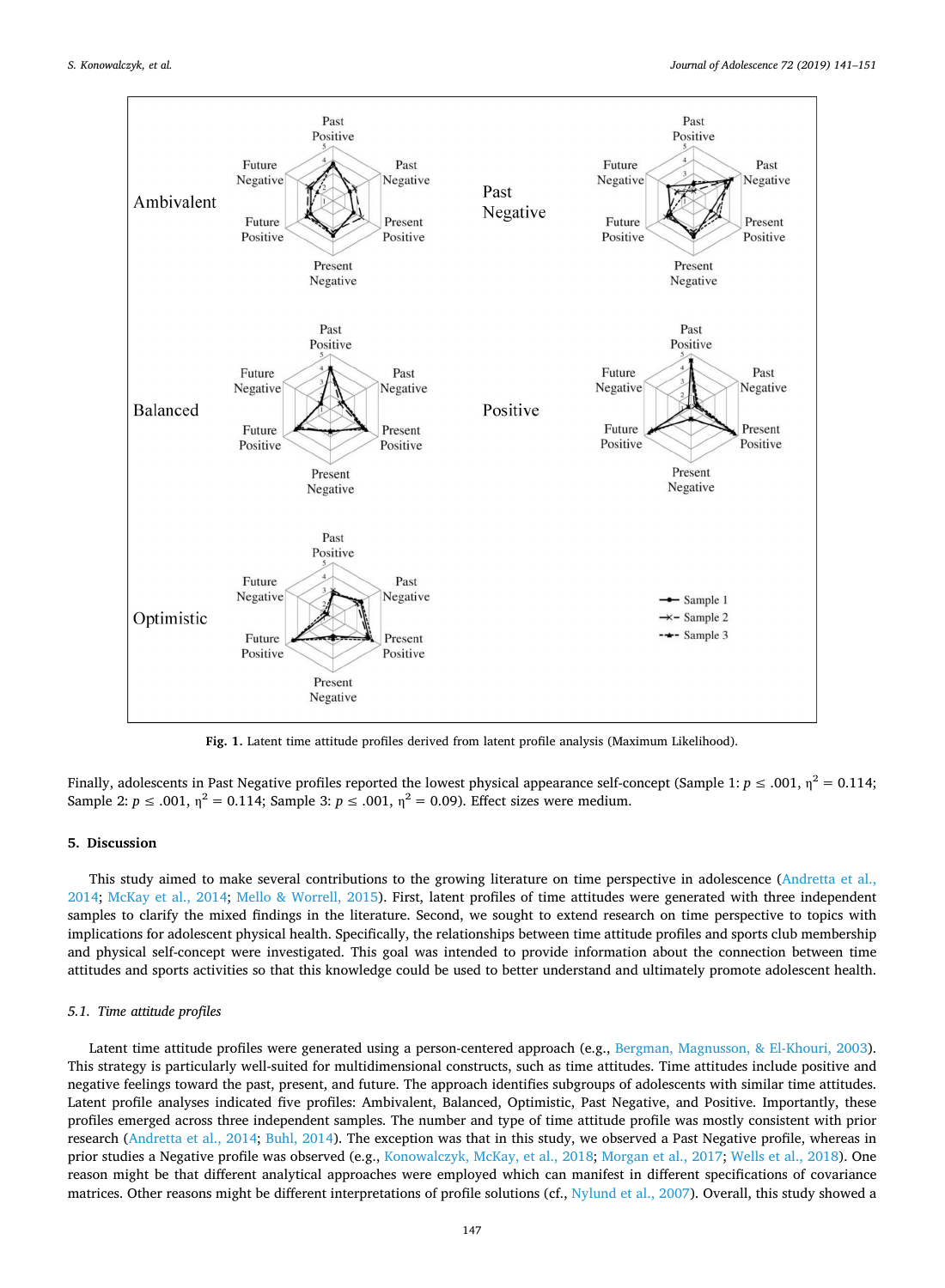### <span id="page-7-0"></span>**Table 4**

Latent time attitude profiles, sports club membership, and physical self-concept.

| Latent Time Attitude Profile | Sports Club<br>Membership "yes" |      |                  | Physical Ability<br>Self-Concept |                  | Physical Appearance<br>Self-Concept |  |
|------------------------------|---------------------------------|------|------------------|----------------------------------|------------------|-------------------------------------|--|
| Sample 1                     |                                 |      |                  |                                  |                  |                                     |  |
|                              | $\boldsymbol{n}$                | $\%$ | $\boldsymbol{M}$ | $\cal SD$                        | $\boldsymbol{M}$ | $\cal SD$                           |  |
| Ambivalent                   | 37                              | 48.7 | 2.48             | .91                              | 2.63             | .86                                 |  |
| Balanced                     | 218                             | 63.2 | 2.23             | .74                              | 2.42             | .69                                 |  |
| Optimistic                   | 57                              | 51.8 | 2.17             | .72                              | 2.50             | .63                                 |  |
| Past Negative                | 25                              | 50.0 | 2.47             | .89                              | 2.96             | .96                                 |  |
| Positive                     | 212                             | 69.5 | 2.01             | .77                              | 2.04             | .66                                 |  |
|                              | $\chi^2(886)$                   | w    | F(4,896)         | $\eta^2$                         | F(4,896)         | $\eta^2$                            |  |
|                              | $21.11***$                      | .15  | $8.95***$        | .04                              | 28.89***         | .114                                |  |
| Sample 2                     |                                 |      |                  |                                  |                  |                                     |  |
|                              | $\boldsymbol{n}$                | $\%$ | $\boldsymbol{M}$ | $\cal SD$                        | $\boldsymbol{M}$ | $\cal SD$                           |  |
| Ambivalent                   | 24                              | 64.9 | 2.39             | .75                              | 2.82             | .79                                 |  |
| Balanced                     | 200                             | 76.9 | 2.10             | .64                              | 2.46             | .73                                 |  |
| Optimistic                   | 39                              | 69.6 | 2.09             | .75                              | 2.41             | .72                                 |  |
| Past Negative                | 17                              | 63.0 | 2.33             | .94                              | 2.85             | .90                                 |  |
| Positive                     | 218                             | 81.0 | 1.81             | .68                              | 2.05             | .67                                 |  |
|                              | $\chi^2(649)$                   | w    | F(4,656)         | $\eta^2$                         | F(4,656)         | $\eta^2$                            |  |
|                              | $10.65*$                        | .13  | $11.69***$       | .07                              | $10.82***$       | .114                                |  |
| Sample 3                     |                                 |      |                  |                                  |                  |                                     |  |
|                              | $\boldsymbol{n}$                | $\%$ | $\boldsymbol{M}$ | $\cal SD$                        | $\boldsymbol{M}$ | $\cal SD$                           |  |
| Ambivalent                   | 29                              | 38.7 | 2.15             | .61                              | 2.52             | .65                                 |  |
| Balanced                     | 137                             | 49.1 | 1.99             | .61                              | 2.41             | .61                                 |  |
| Optimistic                   | 33                              | 41.8 | 1.98             | .66                              | 2.48             | .59                                 |  |
| Past Negative                | $\overline{4}$                  | 20.0 | 2.10             | .91                              | 3.02             | .74                                 |  |
| Positive                     | 192                             | 58.4 | 1.95             | .63                              | 2.14             | .62                                 |  |
|                              | χ <sup>2</sup> (782)            | w    | F(4,784)         | $\eta^2$                         | F(4,784)         | $\eta^2$                            |  |
|                              | 22.40***                        | .17  | $4.27**$         | .02                              | $18.10***$       | .09                                 |  |

*Note.* \*\*\**p* ≤ .001; \*\**p* ≤ .01; \**p* ≤ .05.

consistent number and type of time attitude profiles with three independent samples. Combined with prior research [\(Andretta et al.,](#page-8-0) [2014;](#page-8-0) [Buhl, 2014\)](#page-8-2), this finding provides strong support for the five-group time attitude profile solution with adolescent samples.

# *5.2. Time attitude profiles, sports club membership, and physical self-concept*

Relationships between time attitude profiles, sports club membership, and physical self-concept were observed. Consistent with theory ([Reinders, 2006\)](#page-10-9), adolescents in positive attitudinal profiles were more self-confident and reported a higher rate of sports club membership that their counterparts who exhibited other time attitude profiles. Our results are similar to past research that has shown positive relationships with physical activity and other conceptualizations of time perspective, such as present and future orientations [\(Neuber, 2007;](#page-10-12) [Reinders, 2006\)](#page-10-9) and perceived life chances [\(Mello & Worrell, 2008](#page-9-26)). Further, our study provides evidence for the notion that more positive and less negative attitudes toward multiple time corresponds to physical activities. This finding extends prior research that has focused on single time periods. Existing research has shown that participants with a past negative attitude had a lower intention to participate in physical activity [\(Gulley, 2013](#page-9-12)) and that participants with a positive orientation toward the past and future were more likely to have the healthiest behaviors including physical activity ([Shores & Scott, 2007\)](#page-10-13). The current study shows how sports club membership is associated with both positive and negative attitudes and multiple time periods including the past, preset, and future. Furthermore, the findings supplement research that has been conducted with special populations. In particular, [Konowalczyk \(2017\)](#page-9-8) compared the time attitudes between adolescents who trained at an Olympic center with those in the general population. Findings indicated that participants at the Olympic center reported more positive and less negative feelings toward the time periods than their counterparts.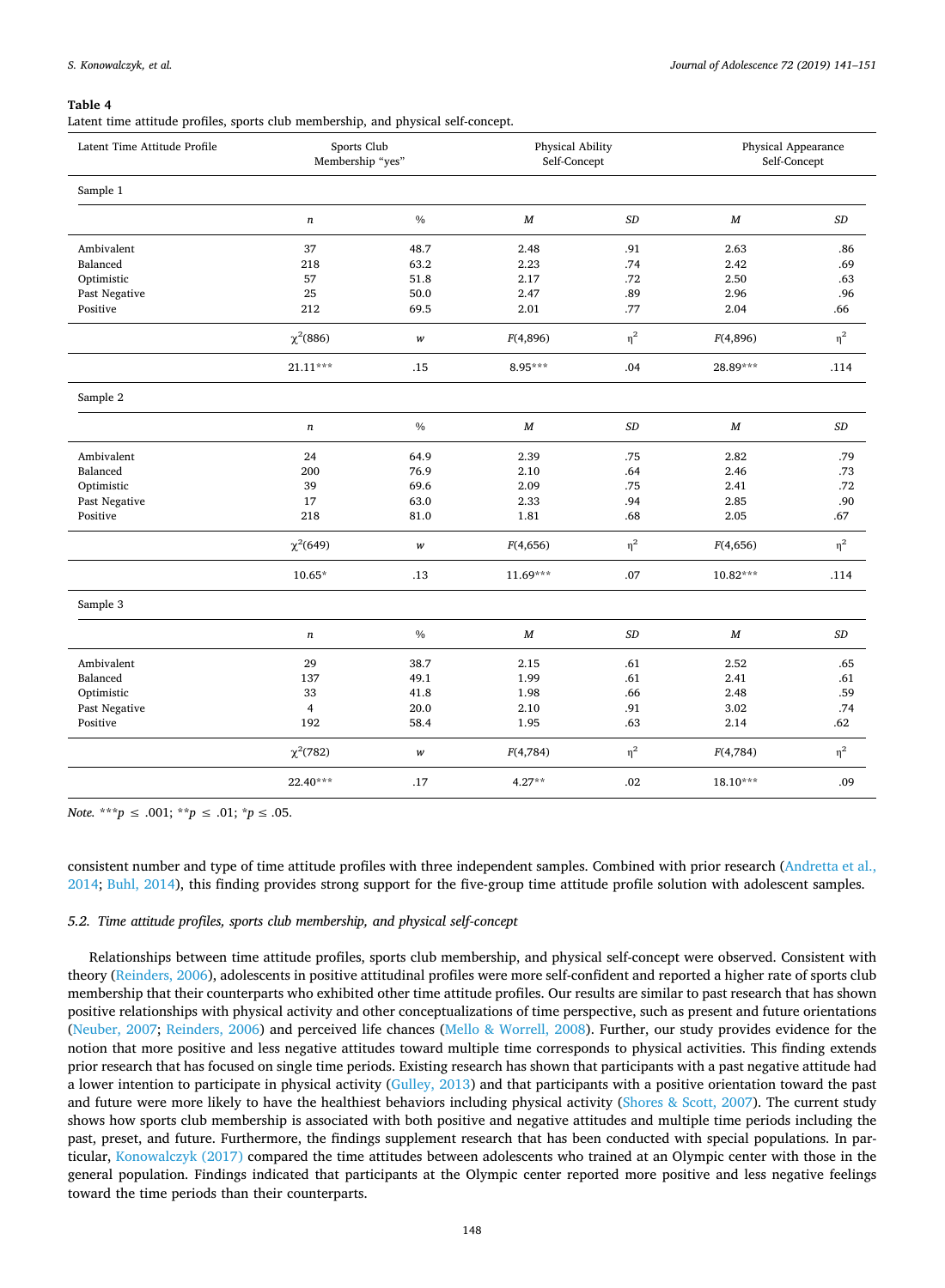Results also indicated that time attitude profiles were related to physical self-concept. Findings showed that adolescents in more positive profiles reported higher physical self-concept in both ability and appearance compared to adolescents in more negative attitudinal profiles. This finding supplements existing research that has focused on general self-esteem by extending it to the domain of physical activity. Studies have reported a positive relationship using bivariate analyses between general self-esteem and time attitudes [\(Worrell & Mello, 2009](#page-10-18)) and future orientation ([Reinders, 2006](#page-10-9)). Other research has shown how profiles of time attitudes are associated with self-efficacy [\(Buhl & Lindner, 2009;](#page-9-17) [Morgan et al., 2017](#page-10-3)) and self-esteem [\(Andretta et al., 2014](#page-8-0)).

In summary, the current study contributes toward a growing body of research examining how time perspective predicts developmental outcomes ([Andretta et al., 2014](#page-8-0); [Mello & Worrell, 2015](#page-9-3); [Zimbardo & Boyd, 2008\)](#page-10-11) and extended this research to sports club membership and physical self-concept. This study included three independent samples of adolescents. Results showed that five time attitude profiles were observed and that these profiles were associated with sports club membership and physical self-concept.

### *5.3. Implications*

Combined with research that has shown associations between time perspective and physical exercise in college students (e.g., [Hall](#page-9-14) [& Fong, 2003;](#page-9-14) [Henson et al., 2006\)](#page-9-13), the current study provides the field with evidence that there are meaningful associations between time perspective variables, including time attitudes, and sports club membership and physical self-concept. The results of this study have implications for interventions that use time perspective to target the promotion of adolescent physical health. Prior studies have modified time perspective. Adolescent and young adult participants were taught to think about multiple time periods and when compared to a control group they exhibited more awareness about careers [\(Marko & Savickas, 1998](#page-9-39)). Other conceptually-similar topics to time perspective, including future orientation, have also indicated that the construct may be modified ([Oyserman, Terry, &](#page-10-19) [Bybee, 2002](#page-10-19)).

Ultimately, the findings in this study may be used to inform the development of intervention programs that use time perspective to target physical health. Programs may be developed that use time perspective to encourage adolescents to participate in sports activities. Specifically, interventions could modify time attitudes among adolescents that would lead to increased participation in physical activities, including sports. An important direction of future research will be to generate sports-related interventions that incorporate time perspective.

Programs based on time perspective and physical activity might be particularly useful for adolescents, given the growing obesity epidemic in this age group [\(WHO, 2018](#page-10-20)). Sports activities and physical self-concept are important topics of investigation that may be used to combat the deleterious effects of obesity [\(Grao-Cruces, Fernandez-Martinez, & Nuviala, 2017](#page-9-40); [Rössner, 2002](#page-10-21); [Sanchez,](#page-10-22) [Suarez, & Smith, 2018\)](#page-10-22). Future studies might explore how time perspective may be changed through interventions to increase physical activity and thus reduce obesity among adolescents.

#### *5.4. Limitations and future directions*

This study made several contributions to the literature. However, it also had some limitations. First, the cross-sectional research design limits the ability for these findings to address the directionality of the relationships between time attitudes, sports club membership, and physical self-concept. Longitudinal research should be conducted to clarify the associations among these topics. Second, sports club membership had limitations as an indicator of physical activity. Specifically, membership requires financial payment. Although in many places applications may be submitted for reduced payment, access still requires money. This may limit the generalizability of the study's findings. However, sports club membership is not restricted to a particular athletic ability, so all adolescents are eligible regardless of physical ability. Overall, it would be fruitful for future research to include more detailed measures of physical ability to capture additional aspects of the topic than those examined in the current study.

#### **References**

<span id="page-8-3"></span>[Alfermann, D. \(1998\). Selbstkonzept und Körperkonzept \[Self-concept and physical self-concept\]. In K. Bös, & W. Brehm \(Eds.\).](http://refhub.elsevier.com/S0140-1971(19)30039-9/sref1) *Gesundheitssport. Ein Handbuch* (pp. [212–220\). Schornorf, Germany: Hofmann](http://refhub.elsevier.com/S0140-1971(19)30039-9/sref1).

<span id="page-8-6"></span>Amelang, M., Bartussek, D., Stemmler, G., & Hagemann, D. (2006). *[Differentielle Psychologie und persönlichkeitsforschung \[Differential psychology and personality re](http://refhub.elsevier.com/S0140-1971(19)30039-9/sref2)search].* [\(6th ed.\). Stuttgart, Germany: Kohlhammer.](http://refhub.elsevier.com/S0140-1971(19)30039-9/sref2)

<span id="page-8-0"></span>Andretta, J. R., Worrell, F. C., & Mello, Z. R. (2014). Predicting educational outcomes and psychological well-being in adolescents using time attitude profiles. *Psychology in the Schools, 51*(5), 434–451. <https://doi.org/10.1002/pits.21762>.

<span id="page-8-7"></span>Bentler, P. M., & Bonett, D. G. (1980). Significance tests and goodness of fit in the analysis of covariance structures. *Psychological Bulletin, 88*(3), 588-606. [https://doi.](https://doi.org/10.1037/0033-2909.88.3.588) [org/10.1037/0033-2909.88.3.588](https://doi.org/10.1037/0033-2909.88.3.588).

<span id="page-8-9"></span>Bergman, L. R., Magnusson, D., & El-Khouri, B. M. (2003). *[Studying individual development in an interindividual context: A person-oriented approach. Paths through life](http://refhub.elsevier.com/S0140-1971(19)30039-9/sref5)*, *Vol. 4*[. Mahwah, NJ: Erlbaum](http://refhub.elsevier.com/S0140-1971(19)30039-9/sref5).

<span id="page-8-1"></span>Bergman, L. R., & Trost, K. (2006). The person-oriented versus the variable-oriented approach: Are they complementary, opposites, or exploring different worlds? *Merrill-Palmer Quarterly, 52*(3), 601–632. [https://doi.org/10.1353/mpq.2006.0023.](https://doi.org/10.1353/mpq.2006.0023)

<span id="page-8-4"></span>[Brettschneider, W.-D., & Heim, R. \(1996\). Identity, sport, and youth development. In K. R. Fox \(Ed.\).](http://refhub.elsevier.com/S0140-1971(19)30039-9/sref7) *The physical self. From motivation to well-being* (pp. 205–227). [Champaign, Ill: Human Kinetics.](http://refhub.elsevier.com/S0140-1971(19)30039-9/sref7)

<span id="page-8-8"></span><span id="page-8-5"></span>Breuer, C., Feiler, S., Llopis-Goig, R., & Elmose-Østerlund, K. (2017). *Characteristics of European sports clubs. A comparison of the structure, management, voluntary work and social integration among sports clubs across ten European countries.* Retrieved from [https://www.sportobs.ch/inhalte/Factsheets\\_Verein/SIVSCE\\_WP2\\_report.pdf](https://www.sportobs.ch/inhalte/Factsheets_Verein/SIVSCE_WP2_report.pdf). [Browne, M. W., & Cudeck, R. \(1993\). Alternative ways of assessing model fit. In K. A. Bollen, & J. S. Long \(Eds.\).](http://refhub.elsevier.com/S0140-1971(19)30039-9/sref9) *Testing structural equation models* (pp. 136–162). [Newbury Park, CA: SAGE.](http://refhub.elsevier.com/S0140-1971(19)30039-9/sref9)

<span id="page-8-2"></span>[Buhl, M. \(2014\). Vergangenheit – Gegenwart – Zukunft. Zeitperspektive im Jugendalter \[Past – present – future. Time perspective in adolescence\].](http://refhub.elsevier.com/S0140-1971(19)30039-9/sref10) *Zeitschrift für [Padagogik, 60](http://refhub.elsevier.com/S0140-1971(19)30039-9/sref10)*(1), 54–73.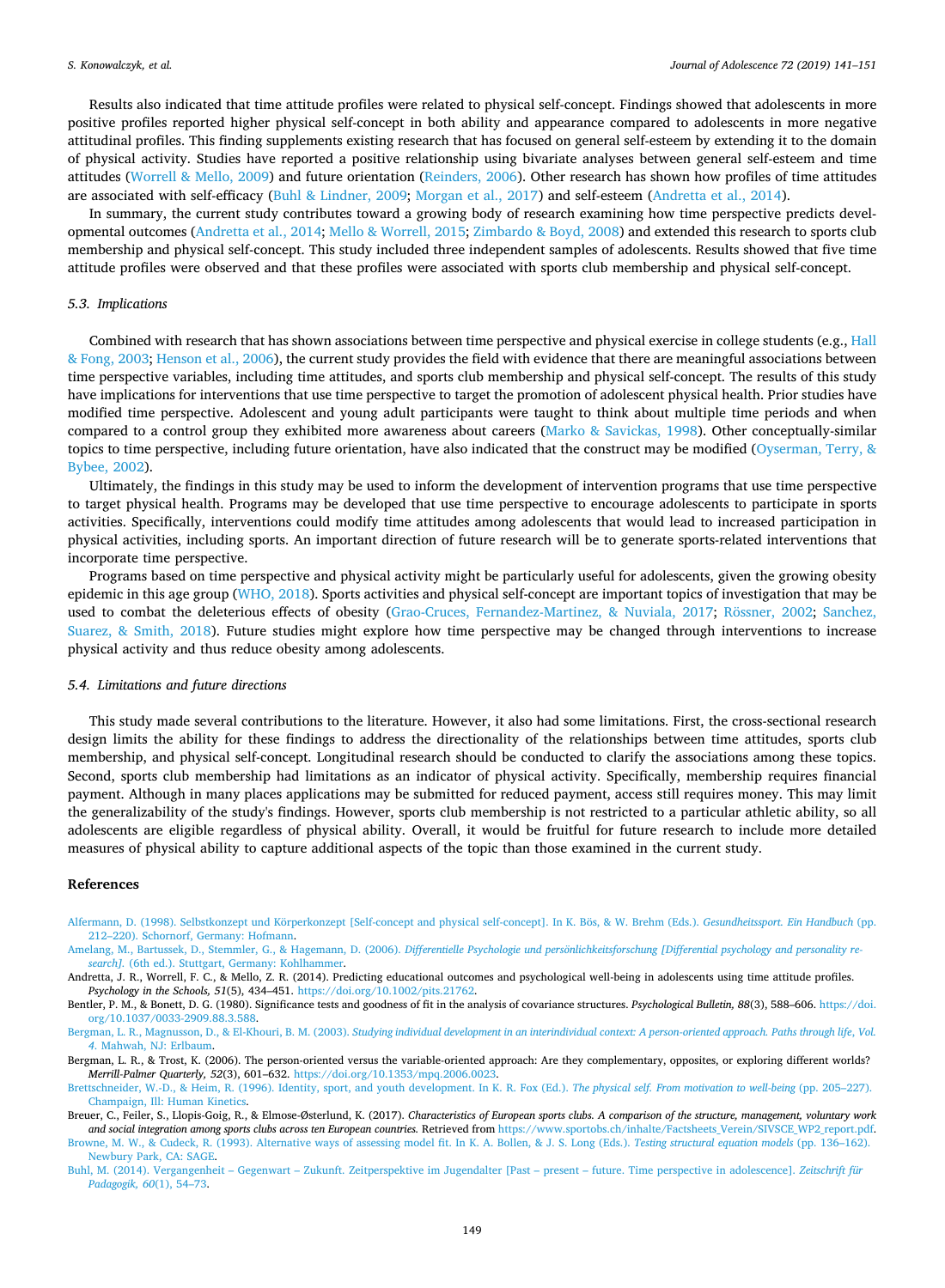- <span id="page-9-17"></span>[Buhl, M., & Lindner, D. \(2009\). Zeitperspektiven im Jugendalter. Messungen, Profile und Zusammenhänge mit Persönlichkeitsmerkmalen und Schulischem Erleben](http://refhub.elsevier.com/S0140-1971(19)30039-9/sref11) [\[Time perspectives in adolescence. Measurement, profiles and relationships with personality characteristics and school-based experience\].](http://refhub.elsevier.com/S0140-1971(19)30039-9/sref11) *Diskurs Kindheits- und [Jugendforschung, 4](http://refhub.elsevier.com/S0140-1971(19)30039-9/sref11)*(2), 197–216.
- <span id="page-9-38"></span>Cohen, J. (1988). *[Statistical power analysis for the behavioral sciences](http://refhub.elsevier.com/S0140-1971(19)30039-9/sref12)* (2nd ed.). Mahwah, NJ: Erlbaum.
- <span id="page-9-36"></span>Collins, L., & Lanza, S. T. (2010). *[Latent class and latent transition analysis with applications in the social, behavioral, and health sciences.](http://refhub.elsevier.com/S0140-1971(19)30039-9/sref13)* Hoboken, NJ: John Wiley & Sons, [Inc.](http://refhub.elsevier.com/S0140-1971(19)30039-9/sref13)

<span id="page-9-4"></span>Erikson, E. H. (1966). *[Identität und Lebenszyklus \[Identity and lifecycle\].](http://refhub.elsevier.com/S0140-1971(19)30039-9/sref14)* Frankfurt am Main, Germany: Suhrkamp.

<span id="page-9-16"></span>von Eye, A., & Bogat, G. (2006). Person-oriented and variable-oriented research: Concepts, results, and development. *Merrill-Palmer Quarterly, 52*(3), 390–420. [https://](https://doi.org/10.1353/mpq.2006.0032) [doi.org/10.1353/mpq.2006.0032](https://doi.org/10.1353/mpq.2006.0032).

<span id="page-9-0"></span>[Frank, L. K. \(1939\). Time perspectives.](http://refhub.elsevier.com/S0140-1971(19)30039-9/sref16) *Journal of Social Philosophy, 4*, 293–312.

- <span id="page-9-37"></span>Geiser, C. (2011). *Datenanalyse mit Mplus. Eine anwendungsorientierte Einführung*[\[Data analysis with Mplus. A practical approach\]\(2nd ed.\). Wiesbaden, Germany: VS](http://refhub.elsevier.com/S0140-1971(19)30039-9/sref17) [Verlag für Sozialwissenschaften.](http://refhub.elsevier.com/S0140-1971(19)30039-9/sref17)
- <span id="page-9-20"></span>Gerlach, E. (2008). *[Sportengagement und Persönlichkeitsentwicklung. Eine längsschnittliche Analyse \[Sports activity and personal development. A longitudinal analysis\].](http://refhub.elsevier.com/S0140-1971(19)30039-9/sref18)* [Aachen, Germany: Meyer & Meyer](http://refhub.elsevier.com/S0140-1971(19)30039-9/sref18).
- <span id="page-9-22"></span>Gerlach, E., & Brettschneider, W.-D. (2013). *[Aufwachsen mit Sport. Befunde einer 10-jährigen Längsschnittstudie zwischen Kindheit und Adoleszenz \[Growing-up with sports.](http://refhub.elsevier.com/S0140-1971(19)30039-9/sref19) [Results of a 10-year longitudinal Studie between childhoof and adolescence\].](http://refhub.elsevier.com/S0140-1971(19)30039-9/sref19)* Aachen, Germany: Meyer & Meyer.
- <span id="page-9-40"></span>Grao-Cruces, A., Fernandez-Martinez, A., & Nuviala, A. (2017). Association between physical fitness and physical self-concept in 12-16 year-old Spanish schoolchildren. *Revista Latinoamericana De Psicologia, 49*(2), 128–136. [https://doi.org/10.1016/j.rlp.2016.09.002.](https://doi.org/10.1016/j.rlp.2016.09.002)
- <span id="page-9-18"></span>[Grgic, M., Holzmayer, M., & Züchner, I. \(2013\). Medien, Kultur und Sport im Aufwachsen junger Menschen: Das Projekt MediKuS \[Media, culture, and sport in the](http://refhub.elsevier.com/S0140-1971(19)30039-9/sref21) [adolescent grow up: the project MediKuS\].](http://refhub.elsevier.com/S0140-1971(19)30039-9/sref21) *Diskurs Kindheits-und Jugendforschung, 8*(1), 105–111.
- <span id="page-9-2"></span>Griva, F., Tseferidi, S.-I., & Anagnostopoulos, F. (2015). Time to get healthy: Associations of time perspective with perceived health status and health behaviors. *Psychology Health & Medicine, 20*, 25–33. <https://doi.org/10.1080/13548506.2014.913798>.
- <span id="page-9-12"></span>Gulley, T. (2013). Time perspective and physical activity among central appalachian adolescents. *The Journal of School Nursing, 29*(2), 123–131. [https://doi.org/10.](https://doi.org/10.1177/1059840512456552) [1177/1059840512456552.](https://doi.org/10.1177/1059840512456552)
- <span id="page-9-28"></span>Guthrie, L. C., Lessl, K., Ochi, O., & Ward, M. M. (2013). Time perspective and smoking, obesity, and exercise in a community sample. *American Journal of Health Beavior, 37*(2), 171–180. [https://doi.org/10.5993/AJHB.37.2.4.](https://doi.org/10.5993/AJHB.37.2.4)
- <span id="page-9-14"></span>Hall, P. A., & Fong, G. T. (2003). The effects of a brief time perspective intervention for increasing physical activity among young adults. *Psychology and Health, 18*(6), 685–706. [https://doi.org/10.1080/0887044031000110447.](https://doi.org/10.1080/0887044031000110447)
- <span id="page-9-29"></span>[Heim, R. \(2011\). Bildung – auch im außerschulischen Sport \[Education – also in sports extracurricular sports\]. In M. Krüger, & N. Neuber \(Eds.\).](http://refhub.elsevier.com/S0140-1971(19)30039-9/sref26) *Bildungspotentiale im Sport* [\(pp. 103–116\). Hamburg, Germany: Cwalina](http://refhub.elsevier.com/S0140-1971(19)30039-9/sref26).
- <span id="page-9-13"></span>Henson, J. M., Carey, M. P., Carey, K. B., & Maisto, S. A. (2006). Associations among health behaviors and time perspective in young adults: Model testing with bootstrapping replication. *Journal of Behavioral Medicine, 29*(2), 127–137. <https://doi.org/10.1007/s10865-005-9027-2>.
- <span id="page-9-34"></span>[Hooper, D., Coughlan, J., & Michael, R. M. \(2008\). Structural equation modeling: Guidelines for determining model fit.](http://refhub.elsevier.com/S0140-1971(19)30039-9/sref28) *Electronic Journal of Business Research Methods, 6*[\(1\), 53–60](http://refhub.elsevier.com/S0140-1971(19)30039-9/sref28).
- <span id="page-9-24"></span>Kokko, S., Martin, L., Geidne, S., Van Hoye, A., Lane, A., Meganck, J., et al. (2018). Does sports club participation contribute to physical activity among children and adolescents? A comparixon across six European countries. *Scandinavian Journal of Public Health, 46*(5), 1–8. <https://doi.org/10.1177/1403494818786110>.

<span id="page-9-8"></span>Konowalczyk, S. (2017). *[Zeitperspektiven von Jugendlichen. Pädagogische Grundlagen und empirische Befunde im Kontext des Sports \[Time perspective of adolescents.](http://refhub.elsevier.com/S0140-1971(19)30039-9/sref30) [Paedagogical basis and empirical evidence in the context of sports\].](http://refhub.elsevier.com/S0140-1971(19)30039-9/sref30)* Wiesbaden, Germany: Springer VS.

- <span id="page-9-11"></span>Konowalczyk, S., McKay, M. T., Wells, K. E., & Cole, J. C. (2018a). The influence of time attitudes profile membership on mental well-being and psychosomatic symptomatology: A United Kingdom-based prospective study. *Psychiatry Research, 261*, 375–382. [https://doi.org/10.1016/j.psychres.2017.12.071.](https://doi.org/10.1016/j.psychres.2017.12.071)
- <span id="page-9-33"></span>Konowalczyk, S., Mello, Z. R., Röske, L. A. S., Buhl, M., Heim, R., & Worrell, F. C. (2018b). Adolescent and adult time inventory-time attitude scales: Validity and contributions to physical activity and self-concept in Spanish adolescents. *International Perspectives in Psychology: Research, Practice, Consultation, 7*(2), 76–90. [https://doi.org/10.1037/ipp0000084.](https://doi.org/10.1037/ipp0000084)

<span id="page-9-27"></span>[Krumer, A., Shavit, T., & Rosenboim, M. \(2011\). Why do professionals athletes have different time preferences than non-athletes?](http://refhub.elsevier.com/S0140-1971(19)30039-9/sref33) *Judgment and Decision Making, 6*(6), [542–551.](http://refhub.elsevier.com/S0140-1971(19)30039-9/sref33)

- <span id="page-9-19"></span>[Leven, I., & Schneekloth, U. \(2015\). Freizeit und Internet: Zwischen klassischem "Offline" und neuem Sozialraum.](http://refhub.elsevier.com/S0140-1971(19)30039-9/sref34) *Shell Deutschland Holding (Ed.), Jugend 2015 (17. [Shell-Jugendstudie\). Die pragmatische Generation – Entwicklung einer Generationsgestalt](http://refhub.elsevier.com/S0140-1971(19)30039-9/sref34)* (pp. 111–151). Frankfurt am Main, Germany: Fischer.
- <span id="page-9-1"></span>Linden, A. N., Lau-Barraco, C., & Hollis, B. F. (2013). Associations between psychological distress and alcohol outcomes as mediated by time perspective orientation among college students. *Mental Health and Substance Use, 7*(2), 134–143. <https://doi.org/10.1080/17523281.2013.785443>.
- <span id="page-9-25"></span>[Luszczynska, A., Gibbons, F. X., Piko, B. F., & Tekozel, M. \(2004\). Self-regulatory cognitions, social comparison, and perceived peers' behaviors as predictors of](http://refhub.elsevier.com/S0140-1971(19)30039-9/sref36) [nutrition and physical activity: A comparison among adolescents in Hungary, Poland, Turkey, and USA.](http://refhub.elsevier.com/S0140-1971(19)30039-9/sref36) *Psychology and Health, 19*(5), 577–593.
- <span id="page-9-23"></span>Macphail, A., Gorely, T., & Kirk, D. (2003). Young People's socialisation into sport: A case study of an athletics club. *Sport, Education and Society, 8*(2), 251–267. [https://doi.org/10.1080/13573320309251.](https://doi.org/10.1080/13573320309251)
- <span id="page-9-10"></span>[Magnusson, D., & Bergman, L. R. \(1990\). A pattern approach to the study of pathways from childhood to adulthood. In L. N. Robins, & M. Rutter \(Eds.\).](http://refhub.elsevier.com/S0140-1971(19)30039-9/sref38) *Straight and devious pathways from childhood to adulthood* [\(pp. 101–115\). New York, NY: Cambridge University Press](http://refhub.elsevier.com/S0140-1971(19)30039-9/sref38).
- <span id="page-9-39"></span>Marko, K. W., & Savickas, M. L. (1998). Effectiveness of a career time perspective intervention. *Journal of Vocational Behavior, 52*(1), 106–119. [https://doi.org/10.](https://doi.org/10.1006/jvbe.1996.1566) [1006/jvbe.1996.1566.](https://doi.org/10.1006/jvbe.1996.1566)

<span id="page-9-35"></span>Marsh, H. W. (1992). *Self-description questionnaire II: Manual.* [Sydney, Australia: Self Research Center, University of Western Sydney](http://refhub.elsevier.com/S0140-1971(19)30039-9/sref40).

- <span id="page-9-21"></span>Martins, J., Marques, A., Sarmento, H., & da Costa, F. C. (2015). Adolescents' perspectives on the barriers and facilitators of physical activity: A systematic review of qualitative studies. *Health Education Research, 30*(5), 742–755. [https://doi.org/10.1093/her/cyv042.](https://doi.org/10.1093/her/cyv042)
- <span id="page-9-15"></span>McKay, M. T., Andretta, J. R., Magee, J., & Worrell, F. C. (2014). What do temporal profiles tell us about adolescent alcohol use? Results from a large sample in the United Kingdom. *Journal of Adolescence, 37*(8), 1319–1328. <https://doi.org/10.1016/j.adolescence.2014.09.008>.

<span id="page-9-6"></span>[Mello, Z. R., Finan, L. J., & Worrell, F. C. \(2013\). Introducing an instrument to assess time orientation and time relation in adolescents.](http://refhub.elsevier.com/S0140-1971(19)30039-9/sref43) *Journal of Adolescence, 36*(3), [551–563.](http://refhub.elsevier.com/S0140-1971(19)30039-9/sref43)

- <span id="page-9-7"></span>Mello, Z. R., Oladipo, S. E., Paoloni, V. C., & Worrell, F. C. (2018a). Time perspective and risky behaviors among Nigerian young adults. *Journal of Adult Development*. <https://doi.org/10.1007/s10804-018-9304-2> Advance online publication.
- <span id="page-9-9"></span>Mello, Z. R., Walker, E. B., Finan, L. J., Stiasny, A., Wiggers, I. C., McBroom, K. A., et al. (2018b). Time perspective, psychological outcomes, and risky behavior among runaway adolescents. *Applied Developmental Science, 22*(3), 233–243. [https://doi.org/10.1080/10888691.2016.1276455.](https://doi.org/10.1080/10888691.2016.1276455)
- <span id="page-9-5"></span>[Mello, Z. R., & Worrell, F. C. \(2006\). The relationship of time perspective to age, gender, and academic achievement among academically talented adolescents.](http://refhub.elsevier.com/S0140-1971(19)30039-9/sref46) *Journal [for the Education of the Gifted, 29](http://refhub.elsevier.com/S0140-1971(19)30039-9/sref46)*(3), 271–289.
- <span id="page-9-30"></span>Mello, Z. R., & Worrell, F. C. (2007). *[The adolescent time inventory-English. Unpublished scale.](http://refhub.elsevier.com/S0140-1971(19)30039-9/sref47)* Berkeley: University of Calofornia.
- <span id="page-9-26"></span>[Mello, Z. R., & Worrell, F. C. \(2008\). Gender variation in extracurricular activity participation and perceived life chances in Trinidad and Tobago adolescents.](http://refhub.elsevier.com/S0140-1971(19)30039-9/sref48) *Psyche [\[Psykhe\], 17](http://refhub.elsevier.com/S0140-1971(19)30039-9/sref48)*(2), 91–102.
- <span id="page-9-3"></span>[Mello, Z. R., & Worrell, F. C. \(2015\). The past, the present, and the future: A conceptual model of time perspective in adolescence. In M. Stolarski, N. Fielaine, & W. van](http://refhub.elsevier.com/S0140-1971(19)30039-9/sref49) Beek (Eds.). *[Time perspective theory; review, research and application. Essays in Honor of Philip G. Zimbardo](http://refhub.elsevier.com/S0140-1971(19)30039-9/sref49)* (pp. 115–129). Cham, Switzerland: Springer.
- <span id="page-9-32"></span>[Mello, Z. R., Worrell, F. C., Anguiano, R. M., & Mendoza-Denton, R. \(2010\).](http://refhub.elsevier.com/S0140-1971(19)30039-9/sref50) *The adolescent and adult time inventory-Spanish. Unpublished scale.* Berkeley: The University [of Colorado, Colorado Springs and University of California](http://refhub.elsevier.com/S0140-1971(19)30039-9/sref50).
- <span id="page-9-31"></span>Mello, Z. R., Worrell, F. C., & Buhl, M. (2008). *[The adolescent and adult time inventory-German. Unpublished scale. Frankfurt: German institute for international educational](http://refhub.elsevier.com/S0140-1971(19)30039-9/sref51) research.* [Berkeley: University of Frankfurt/Main, and University of California.](http://refhub.elsevier.com/S0140-1971(19)30039-9/sref51)